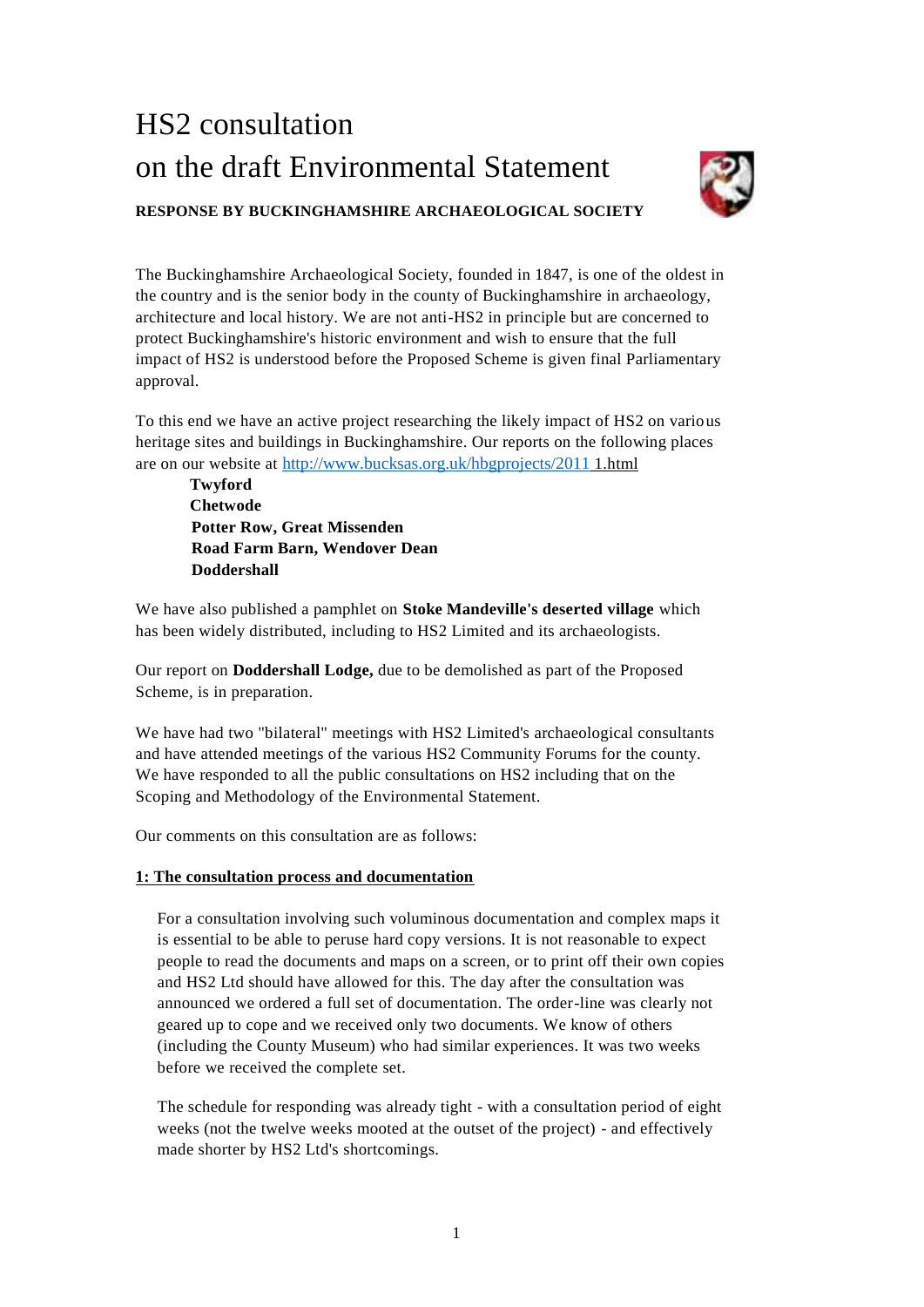The map books are difficult to interpret, especially since they have no titles to indicate which layers they are intended to display. Profile maps are crucial but are only available online. The lack of printed profile maps is hard to understand when they have been provided throughout the project so far.

Aerial photographs would have helped as we have found in the Stoke Mandeville Community Forum where part of the route was superimposed on a combined aerial photograph and map to help elucidate suggested refinements to the scheme. It would have been helpful to have issued the Scoping and Methodology Report at he same time and on the same website.

Briefing sessions were offered to Community Forum members. The one at Wendover amounted to a huddle of people standing in a corner of the busy main exhibition hall trying, and mostly failing, to hear a briefing by HS2's representative amidst the general hubbub. This was clearly inadequate, a waste of time and something of an insult to those, like our representative, who had made a special journey to attend the "briefing".

The consultation events were held too early in the consultation period for the public to have absorbed any of the documentation and there has been no later opportunity to ask questions or seek clarification. HS2 Limited's decision to suspend the community forums for Buckinghamshire has meant there has been no opportunity for an informed discussion at community level about the draft which is essentially a technical document of a type not familiar to lay-people.

In the circumstances we believe the consultation should have been longer and the process could have been handled better.

## **2: General comments on the draft Environmental Statement (ES)**

Our area of interest and expertise is in the historic environment so we confine our comments to the **Cultural Heritage** topic.

#### **2.1 The Baseline**

First, we are surprised and disappointed at the paucity of information. The baseline is manifestly incomplete. We appreciate that the ES is a "work in progress" (para. 5.6.5 of Volume 1) but there is no sufficient explanation as to why the baseline information is so incomplete. We can only assume that this is mainly because of editing of the draft and/or the rush to get the document out in time to meet the government's timetable for the scheme.

In particular we note the lack of information about undesignated heritage assets, data which we know have been supplied from the county's Historic Environment Record. None at all are shown on the maps.

We know that it has been difficult or impossible to obtain access to some private land - indeed we heard that access to only about half of the study area had been obtained. This is worrying since we understand that the High Speed (Preparation) Bill will not give powers of entry onto private land. So we can envisage a situation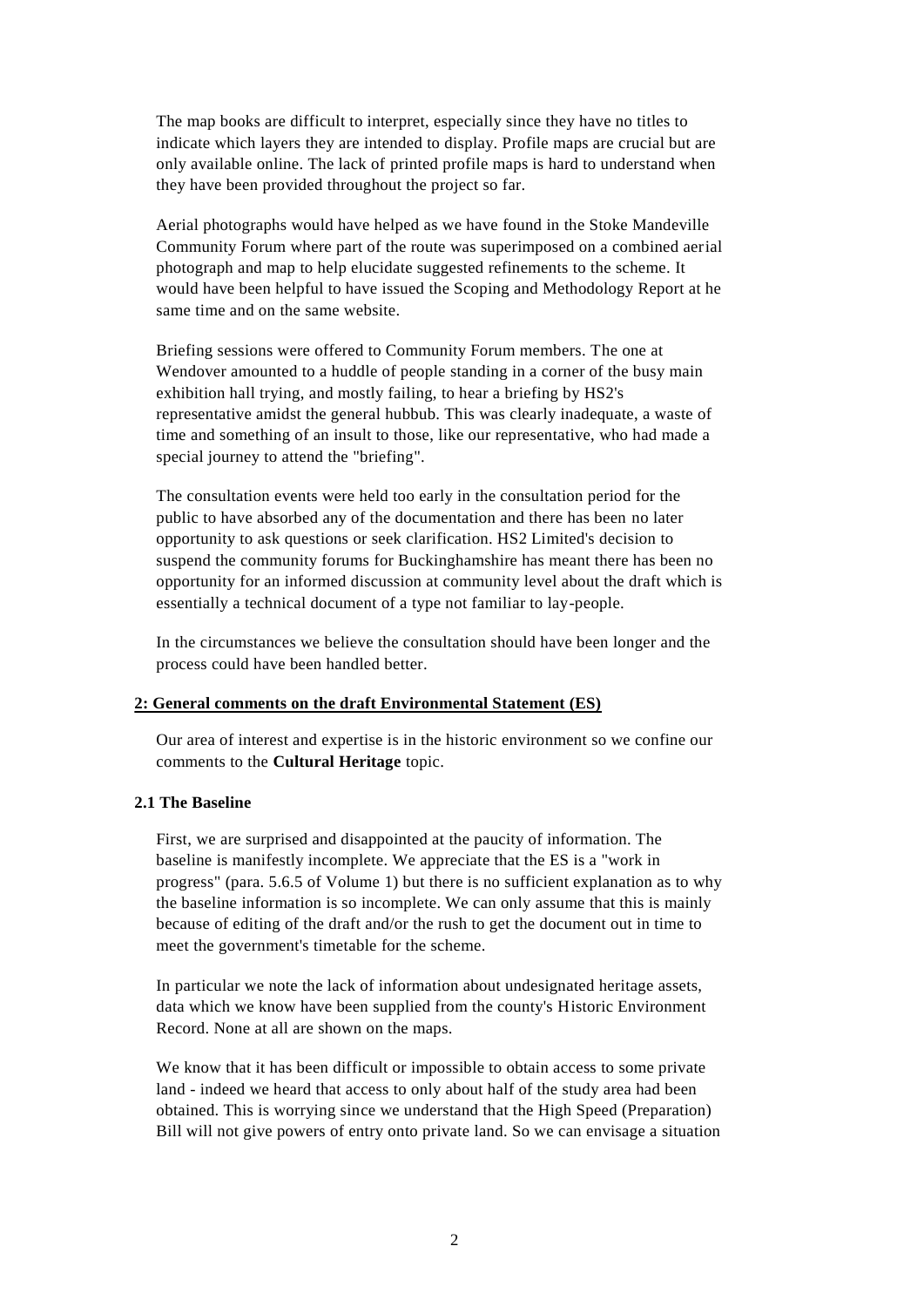whereby the baseline for the Cultural Heritage topic of the final ES will still be inadequate because the appropriate surveys and archaeological investigations have not been done.

# **2.2 Potential Benefits - "knowledge gain"**

It has been said that for Buckinghamshire HS2 is "all pain and no gain."

It seems to us that one (perhaps the only) potential benefit for the county is the wealth of information about its past which could be obtained from a proper programme of historical research and archaeological investigation, involving excavations where appropriate. This should bring opportunities for community engagement and an exciting educational programme. Enough resource needs to be earmarked within the HS2 project for this as well as for the publishing of results and curation of finds. Our Society is closely connected to the County Museum. We founded the Museum (now run by Buckinghamshire County Council) and still own the museum building and a substantial part of the collection.

These are points we have mentioned to HS2 Ltd's archaeological contractors and we know they have also been raised by the County Archaeologist. It is disappointing to see little or no mention of this aspect in the draft ES.

# **2.3 Interoperability**

The whole of the British landscape is cultural; it has been shaped by man working both with and against the natural environment. Planning guidance recognises that the historic environment is all around us so it is not just relevant to the Cultural Heritage chapter of the ES.

The overlap with other topics such as ecology, landscape, noise/vibration and water is mentioned in the assumptions set out in para. 8.7.2 of the Scope & Methodology Report (SMR) but we could see no recognition of this in the Cultural Heritage chapters. Historic landscapes are included in the list of heritage assets but receive scant coverage in the Cultural Heritage topic which could be expected to cover field-patterns, historic lanes/routeways and hedgerows.

Has the potential for vibration damage to historic buildings with no foundations been properly considered? We could see no corresponding coverage under the other topics, as envisaged in the SMR.

It seems that these matters have "fallen through the gaps" in the draft ES. If they are not adequately covered in the Cultural Heritage chapter in the final ES they should be dealt with elsewhere and cross-referenced.

## **2.4 Assessment**

We had expected to see some sort of matrix showing the assessment of both heritage significance and magnitude of impact for each heritage asset, as per Table 13 of the SMR. Not only is the identification of assets for the baseline incomplete but we can find no consistent assessment of either significance or impact leading to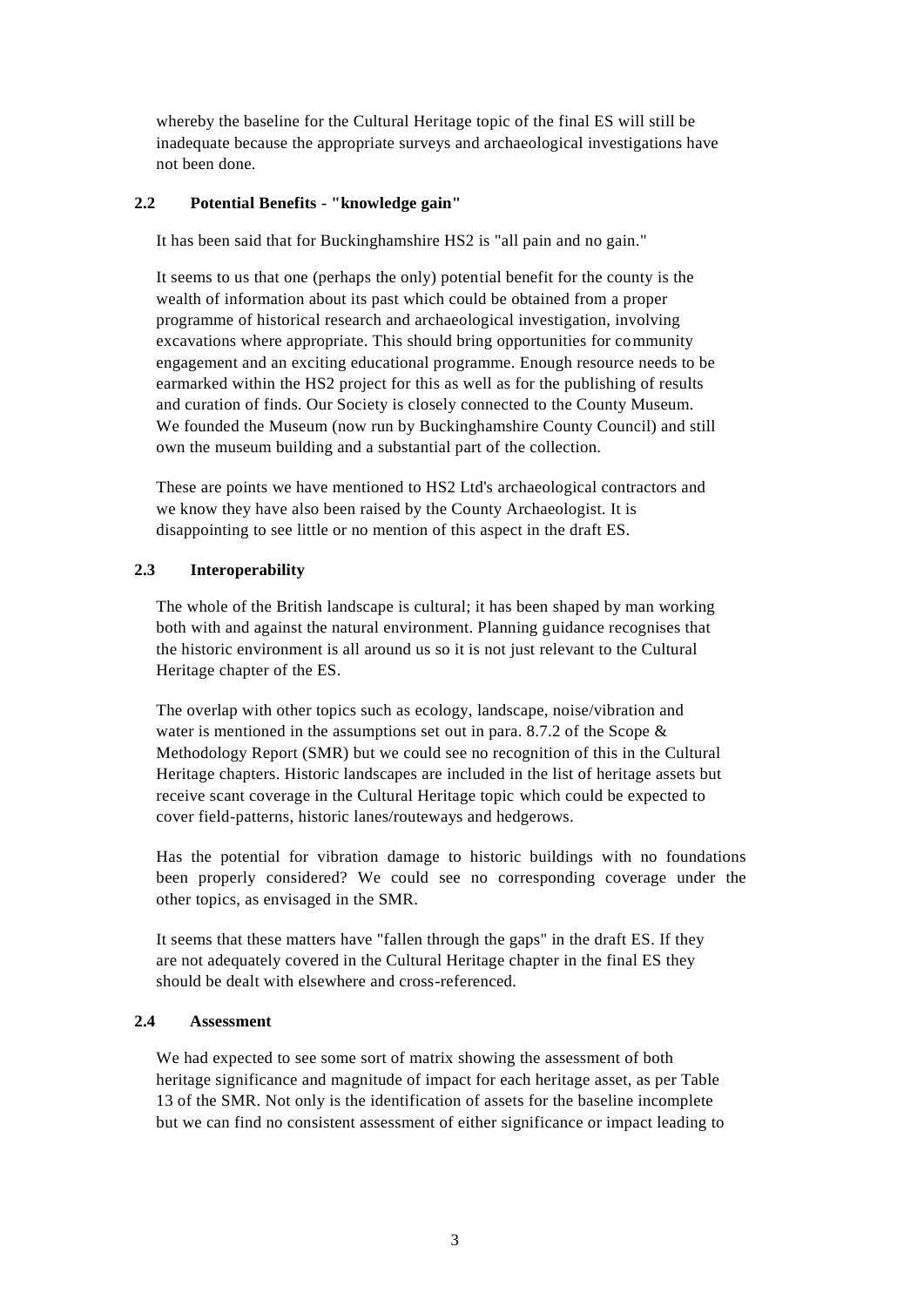an overall significance of effect. In these circumstances it is really not possible to comment on the findings of the draft ES.

# **2.5 Mitigation**

Again there are few site-specific details of proposed mitigation measures in the CF area reports, presumably stemming from the inadequacies of the baseline. In the absence of an adequate baseline the draft Code of Construction has more detailed provisions and we give our comments on this later. The potential for mitigation measures such as planting, or earth bunds to damage archaeological remains is hardly mentioned. The draft ES reveals how existing watercourses may be changed and new ones created again giving rise to the potential to affect buried archaeological remains.

# **2.6 The Chilterns tunnel option**

Even without an adequate baseline the extent of the loss and/or damage in the Chilterns is extensive and particularly unacceptable in an AONB. Most of the adverse impacts could be avoided by a bored tunnel throughout the Chilterns (from Colne Valley to Wendover); in particular the severe residual impacts at Hyde Lane (an example of a typical Chilterns dispersed settlement) and the need for a viaduct at Wendover Dean, which, on the strength of the photomontage, can only be described as an eyesore. We assume that the concrete balancing ponds, which with the best will in the world will never look natural, features uncharacteristic of the dry Chiltern valleys, would also be unnecessary.

Such a tunnel would in any case appear to be the common-sense solution rather than the Proposed Scheme with the line rising through a tunnel which emerges at the high point of the line.

# **2.7 Design**

Good design will be an important element in mitigating the visual impact of the scheme. Many Victorian railway structures have blended well into the historic landscape unlike the urban looking concrete bridges, viaducts and other structures currently envisaged by HS2 Ltd.

## **2.8 Volume 2: Route Wide Effects**

Para 7: We do not accept that impacts on nationally designated assets are deemed to be of only local significance. The setting of non-designated assets has been ignored contrary to the Scope and Methodology Report (SMR) para 8.2.21.

Grims Ditch is a scheduled monument in its own right and so the whole asset, not part, will be lost.

## **2.9 Noise**

Noise from construction and operation has the potential to impact heritage assets and their setting. We note that the night-time noise levels are in all cases lower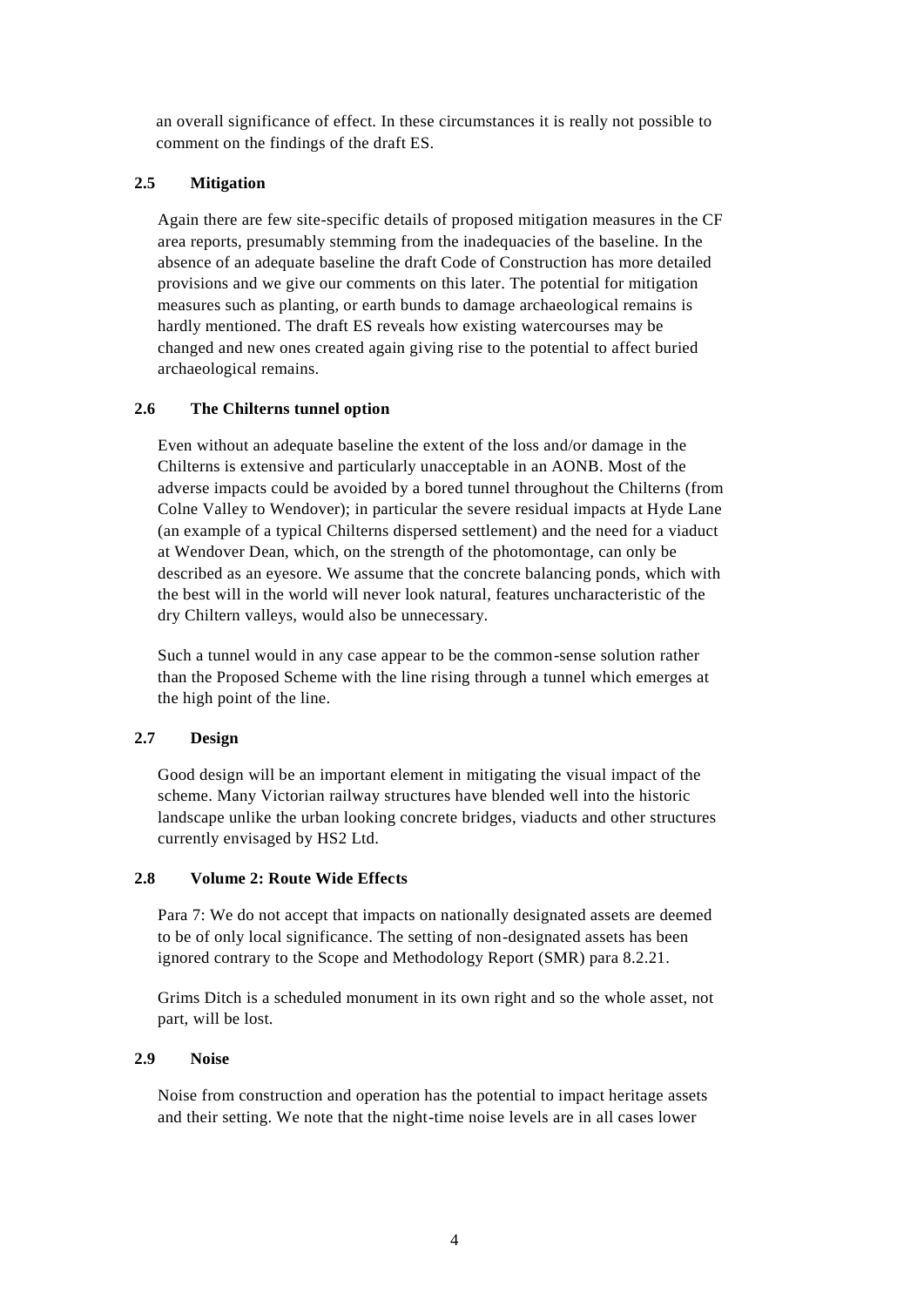than those during the day because the number of trains will be lower. This is clearly counter-intuitive when viewed from the perspective of the people on whom the noise is inflicted because noise is more noticeable and potentially more disturbing during the night when ambient noise is reduced.

#### **3: Comments on Community Forum Area Reports**

We would welcome the opportunity to have further discussions with HS2 Ltd's archaeological contractors about these and other matters. These are just some of the issues which we feel need to be addressed before the final ES is prepared.

#### **Area 7: Colne Valley**

We think the significance of the heritage value of the complex at The Savay (said to be the oldest secular building in the county) and the scheduled monument have been underestimated. The proposed move of the viaduct a little farther away is welcome but the magnitude of the impact on setting will remain high.

Therefore we do not agree with the conclusion that there will be no residual effects.

The potted history ignores the importance of the canal in the history of the area. There appears to be a mistake in the labelling of one of the lakes as "Kroda". This must be "Korda" named after the famous film producer/director, Sir Alexander Korda, who lived at the Fisheries, now demolished. The role of the film industry in the history of the area, which also accounts for the listed former Rank laboratory at Denham, has also been omitted.

#### **Area 8: The Chalfonts and Amersham**

We are concerned about the possibility for harm from noise and vibration during construction and operation, particularly on listed buildings including the walled garden at Shardeloes and possible changes in water level affecting Shardeloes lake. We could find no mention of the Chiltern Open Air Museum whose operation may well be affected during construction because of traffic and road changes.

#### **Area 9: Central Chilterns and Area 10: Dunsmore, Wendover and Halton**

More attention needs to be paid to the heritage of Potter Row which we believe could merit designation as a conservation area. Apart from that we make no comment here in view of our preference (stated earlier) for a full bored tunnel.

#### **Area 11: Stoke Mandeville and Aylesbury**

We were pleased to note that the site of Stoke Mandeville old church and deserted village has been given high value. The results of our research are known to HS2 Ltd so we are disappointed about the lack of information to support the assessment and about site-specific mitigation measures. We estimate that there may be about 3,900 burials in the churchyard.